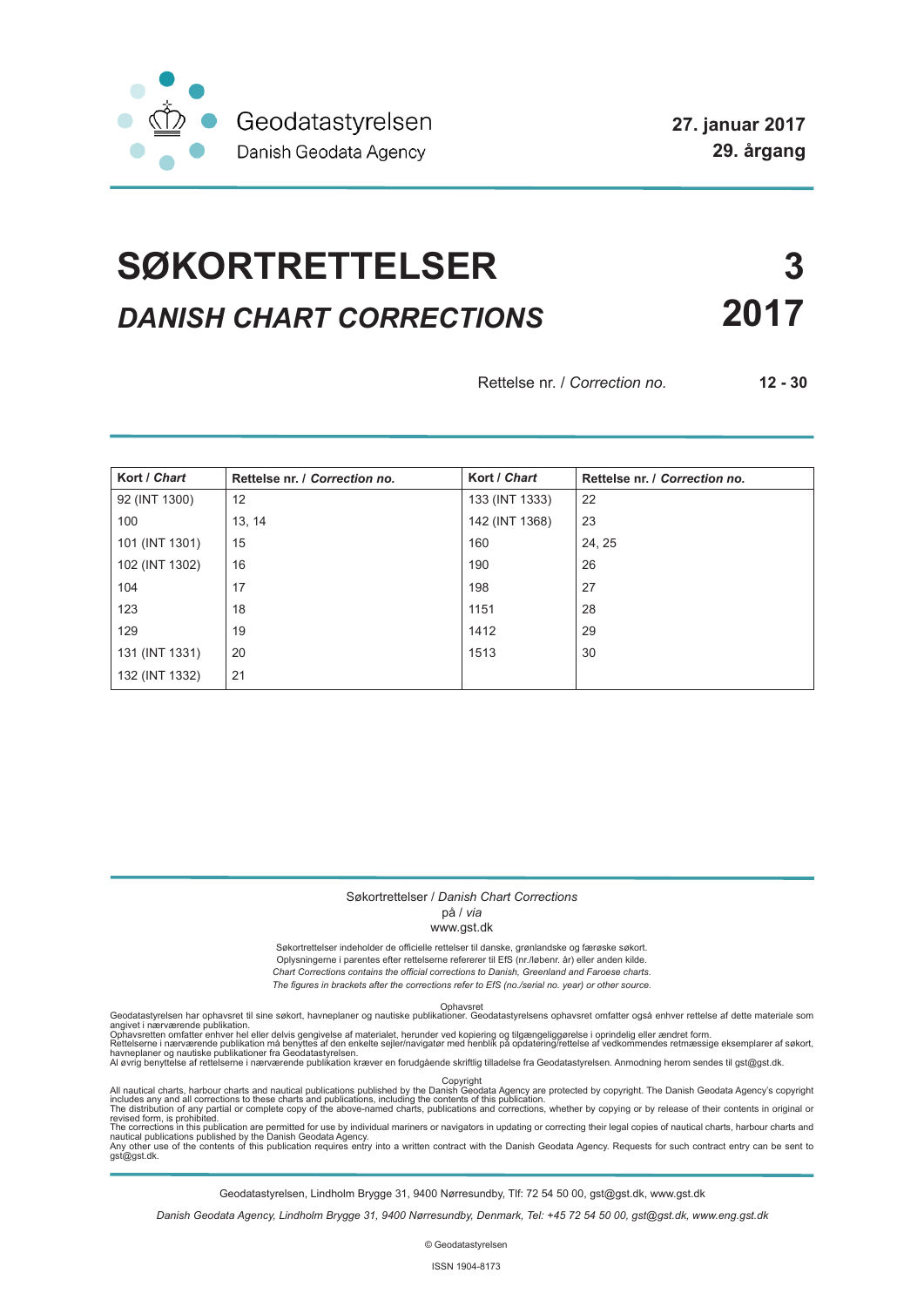| Rettelse nr. / |                                            |                   |                             |
|----------------|--------------------------------------------|-------------------|-----------------------------|
| Correction no. |                                            |                   |                             |
| Kort / Chart   |                                            |                   |                             |
| 12             | <b>Læsø Trindel</b>                        |                   |                             |
| 92 (INT 1300)  | Tilføj dybde med tilhørende dybdekurve     | $9_{3}$           | 57°27,323'N 011°13,873'E    |
|                | Insert depth with associated depth contour |                   |                             |
|                |                                            |                   | (3/134 2017)                |
|                |                                            |                   |                             |
| 13             | <b>Læsø Trindel</b>                        |                   |                             |
| 100            | Tilføj dybde med tilhørende dybdekurve     | $9_{3}$           | 57°27,323'N 011°13,873'E    |
|                | Insert depth with associated depth contour |                   |                             |
|                |                                            |                   | (3/134 2017)                |
| 14             | <b>Kattegat</b>                            |                   |                             |
|                |                                            |                   |                             |
| 100            | Erstat noten SOUNDREP med medfølgende      |                   |                             |
|                | note                                       |                   |                             |
|                | Replace the note SOUNDREP with ac-         |                   |                             |
|                | companying note                            |                   |                             |
|                |                                            |                   | (Ufs 632/11600 2017)        |
| 15             | <b>Læsø Trindel</b>                        |                   |                             |
| 101 (INT 1301) | Udtag dybde / Delete depth                 | 10 <sub>1</sub>   | 57°27,323'N 011°13,873'E    |
|                |                                            |                   |                             |
|                | Tilføj dybde med tilhørende dybdekurve     | $9_{3}$           |                             |
|                |                                            |                   |                             |
|                | Insert depth with associated depth contour |                   | (3/134 2017)                |
|                |                                            |                   |                             |
| 16             | Kattegat, S-lige del                       |                   |                             |
| 102 (INT 1302) | Erstat noten SOUNDREP med medfølgende      |                   |                             |
|                | note                                       |                   |                             |
|                | Replace the note SOUNDREP with ac-         |                   |                             |
|                | companying note                            |                   |                             |
|                |                                            |                   | (Ufs 632/11600 2017)        |
|                |                                            |                   |                             |
| 17             | Østersøen, Femern Bælt - Sundet            |                   |                             |
| 104            | Erstat noten SOUNDREP med medfølgende      |                   |                             |
|                | note                                       |                   |                             |
|                | Replace the note SOUNDREP with ac-         |                   |                             |
|                | companying note                            |                   |                             |
|                |                                            |                   | (Ufs 632/11600 2017)        |
|                |                                            |                   |                             |
| 18             | <b>Læsø Trindel</b>                        |                   |                             |
| 123            | Erstat dybde 9, på 1) med                  | 8 <sub>7</sub>    | 1) 57°27,335'N 011°12,970'E |
|                | Replace depth 9, in 1) with                |                   | 2) 57°26,825'N 011°12,923'E |
|                |                                            |                   | 3) 57°26,483'N 011°14,122'E |
|                | Erstat dybde $9s$ på 2) med                | $\mathcal{B}_{g}$ | 4) 57°27,323'N 011°13,873'E |
|                | Replace depth $9s$ in 2) with              |                   |                             |
|                |                                            |                   |                             |
|                | Tilføj på 3) / Insert in 3)                | 8 <sub>6</sub>    |                             |
|                |                                            |                   |                             |
|                | Erstat dybde $101$ på 4) med dybde med     | $\mathbf{9}_3$    |                             |
|                | tilhørende dybdekurve                      |                   |                             |
|                | Replace depth 10, in 4) with depth with    |                   |                             |
|                | associated depth contour                   |                   |                             |
|                |                                            |                   | (3/134 2017)                |
|                |                                            |                   |                             |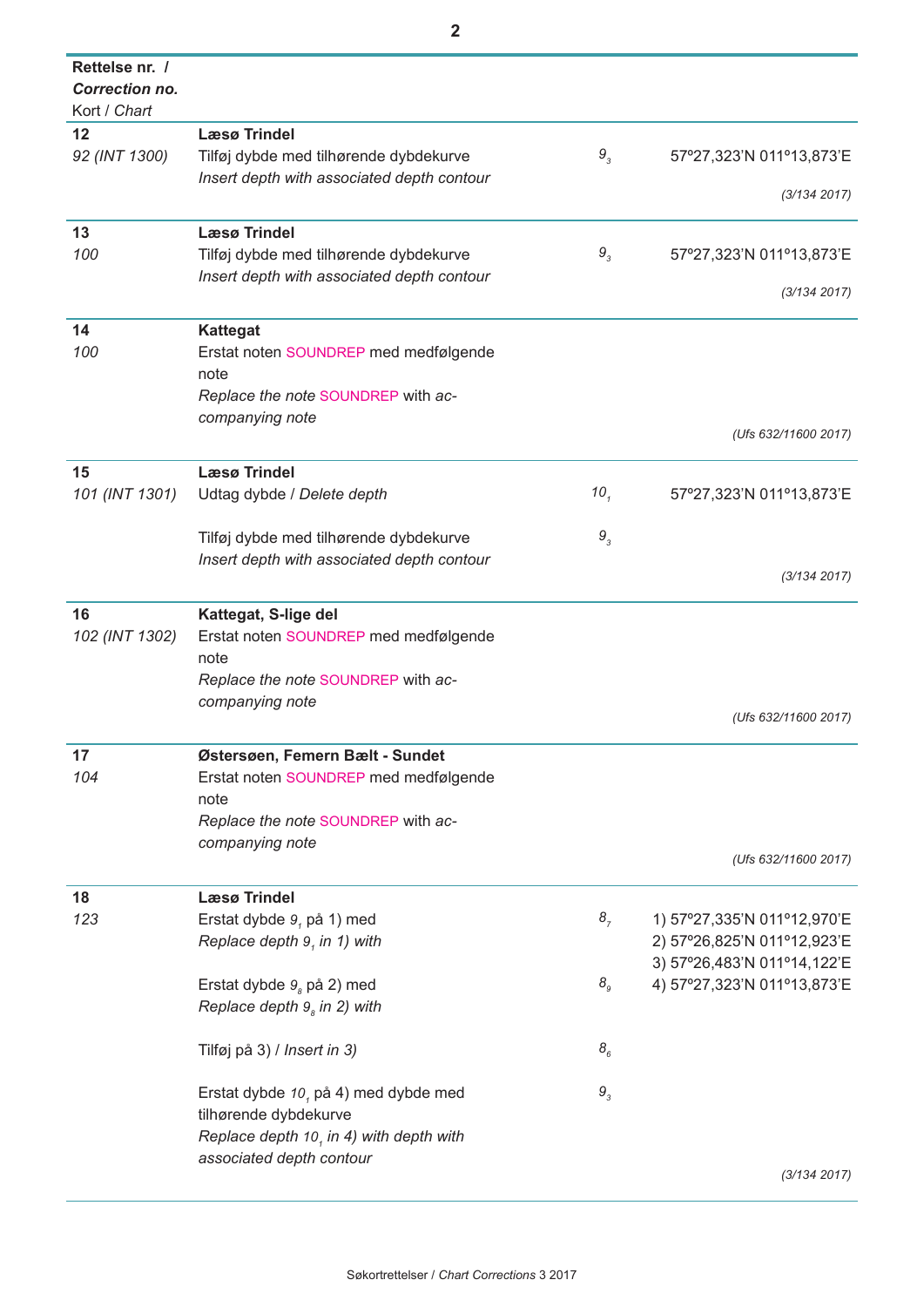| 19             | Kattegat, SE-lige del                 |                             |
|----------------|---------------------------------------|-----------------------------|
| 129            | Erstat noten SOUNDREP med medfølgende |                             |
|                | note                                  |                             |
|                | Replace the note SOUNDREP with ac-    |                             |
|                | companying note                       |                             |
|                |                                       | (Ufs 632/11600 2017)        |
| 20             | Sundet, N-lige del                    |                             |
| 131 (INT 1331) | Erstat noten SOUNDREP med medfølgende |                             |
|                | note                                  |                             |
|                | Replace the note SOUNDREP with ac-    |                             |
|                | companying note                       | (Ufs 632/11600 2017)        |
|                |                                       |                             |
| 21             | Sundet, S-lige del                    |                             |
| 132 (INT 1332) | Erstat noten SOUNDREP med medfølgende |                             |
|                | note                                  |                             |
|                | Replace the note SOUNDREP with ac-    |                             |
|                | companying note                       |                             |
|                |                                       | (Ufs 632/11600 2017)        |
| 22             | Sundet, midterste del                 |                             |
| 133 (INT 1333) | Erstat noten SOUNDREP med medfølgende |                             |
|                | note                                  |                             |
|                | Replace the note SOUNDREP with ac-    |                             |
|                | companying note                       |                             |
|                |                                       | (Ufs 632/11600 2017)        |
| 23             | Ståldyb N                             |                             |
| 142 (INT 1368) | Tilføj medfølgende udsnit             | 55°00,555'N 011°16,807'E    |
|                | Insert accompanying block             |                             |
|                |                                       | (3/129 og 130 2017)         |
| 24             | Ståldyb N                             |                             |
| 160            | Tilføj medfølgende udsnit             | 55°00,555'N 011°16,807'E    |
|                | Insert accompanying block             |                             |
|                |                                       | (3/129 og 130 2017)         |
| 25             | Femø sund                             |                             |
| 160            | Ret mærket havbrug på 1)              | 1) 54°59,9'N 011°26,2'E     |
|                | Amend buoyed marine farm in 1)        | 2) 55°00,200'N 011°25,650'E |
|                |                                       | 3) 55°00,250'N 011°26,180'E |
|                | til et område mellem 2) - 5)          | 4) 54°59,600'N 011°27,000'E |
|                | to an area between 2) - 5)            | 5) 54°59,530'N 011°26,470'E |
|                |                                       |                             |
|                |                                       | (3/131 2017)                |
| 26             | Østersøen, Faxe Bugt og Præstø Fjord  |                             |
| 190            | Erstat noten SOUNDREP med medfølgende |                             |
|                | note                                  |                             |
|                | Replace the note SOUNDREP with ac-    |                             |
|                | companying note                       |                             |
|                |                                       | (Ufs 632/11600 2017)        |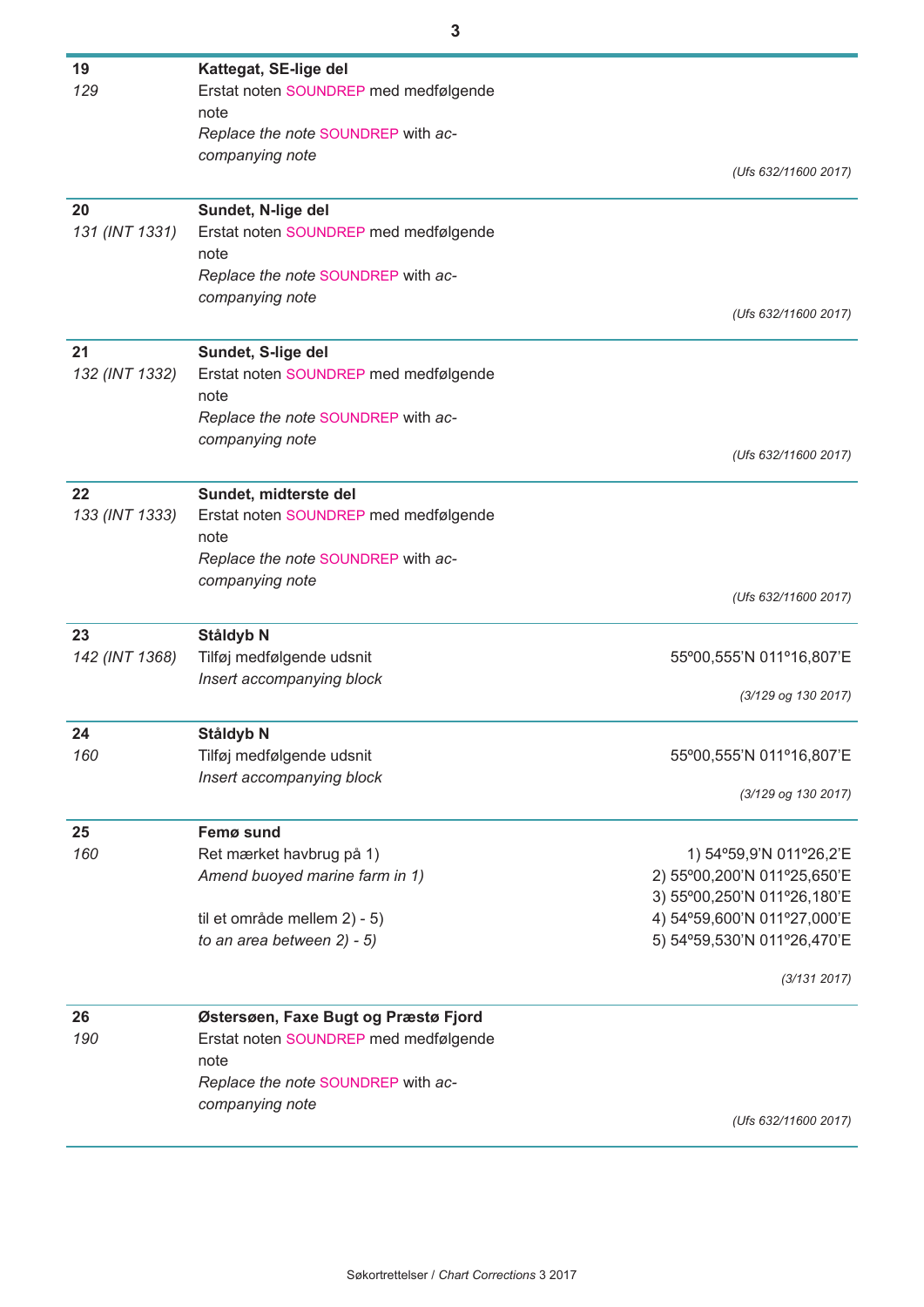| 27     | Østersøen, Faxe Bugt og Hjelm Bugt                    |                 |                             |
|--------|-------------------------------------------------------|-----------------|-----------------------------|
| 198    | Erstat noten SOUNDREP med medfølgende                 |                 |                             |
|        | note                                                  |                 |                             |
|        | Replace the note SOUNDREP with ac-                    |                 |                             |
|        | companying note                                       |                 |                             |
|        |                                                       |                 | (Ufs 632/11600 2017)        |
| 28     | Qaqortoq. Monteringskaj N                             |                 |                             |
| 1151   | Ref.: Søkortrettelser / Chart Corrections 50/560 2016 |                 | 1) 60°43,086'N 046°01,958'W |
| Plan A | Ret på 1) - 2) / Amend in 1) - 2)                     | <b>RW</b>       | 2) 60°43,078'N 046°01,967'W |
|        | til / to                                              | OrW             |                             |
|        |                                                       |                 | (50/1239 2016)              |
| 29     | <b>Inussuttusup Tunua - Sisimiut</b>                  |                 |                             |
| 1412   | Ret DK 1462A på 1) - 2) til                           | <b>DK 1462B</b> | 1) 66°25,9'N 053°43,0'W     |
|        | Amend DK 1462A in 1) - 2) to                          |                 | 2) 66°24,7'N 053°34,4'W     |
|        |                                                       |                 | (GST, 24. januar 2017)      |
| 30     | Jakobshavn. Isfjeldsbanken NW                         |                 |                             |
| 1513   | Ref.: Søkortrettelser / Chart Corrections 33/383 2016 |                 |                             |
|        | Udtag / Delete                                        | $PA$ $+$        | 69°11,5'N 051°12,8'W        |
|        |                                                       |                 | (3/133 2017)                |
|        |                                                       |                 |                             |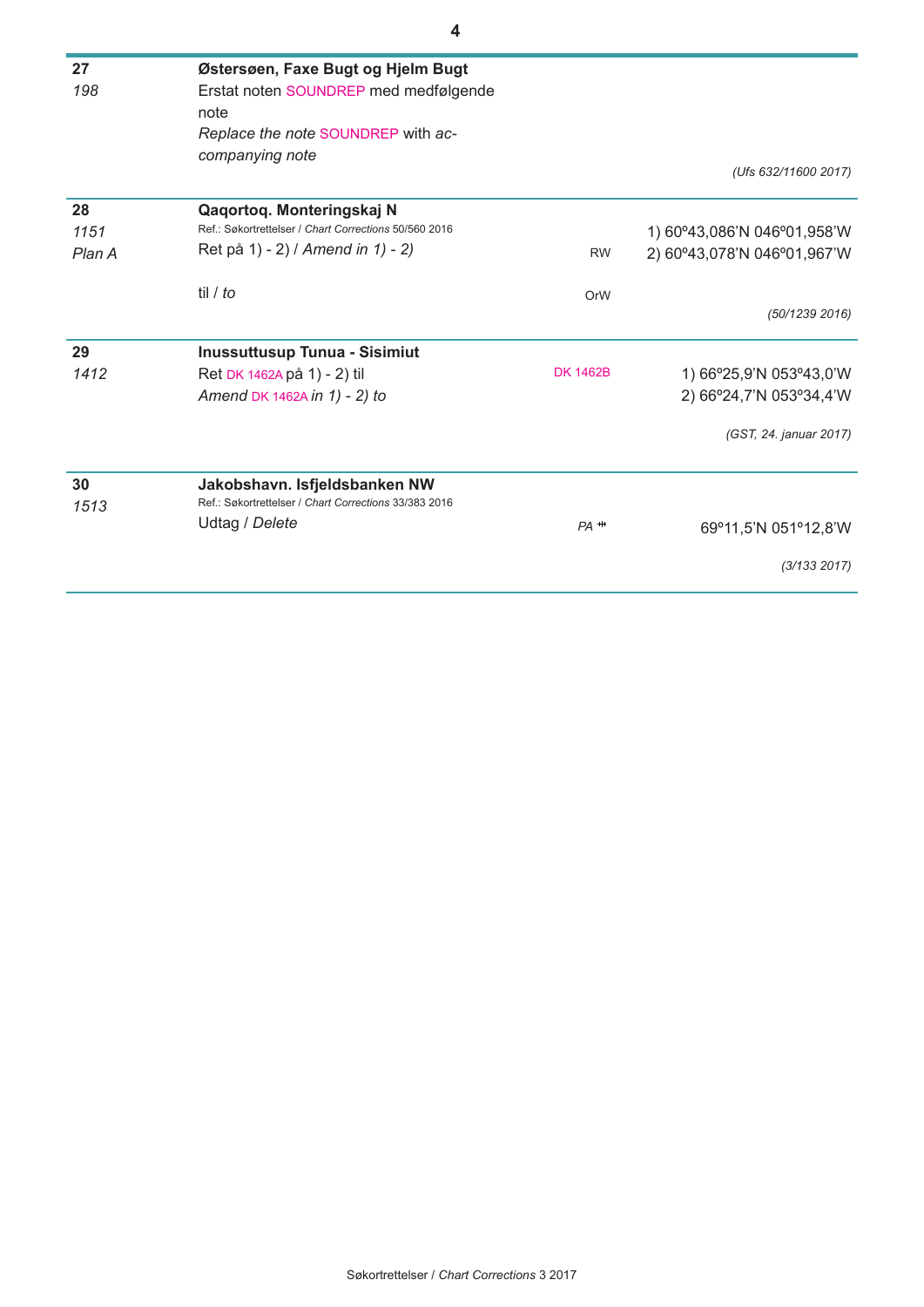### **HAVNEOPLYSNINGER**

#### *[www.danskehavnelods.dk](http://www.danskehavnelods.dk/)*

| <b>Hornbæk Havn</b><br>Anmærkninger er udtaget. |                     | <b>Tuborg Havn</b><br>Anmærkning er tilføjet. |              |
|-------------------------------------------------|---------------------|-----------------------------------------------|--------------|
|                                                 | (3/136 og 137 2017) |                                               | (3/125 2017) |
| Jegindø Havn                                    |                     | <b>Aalborg Havn</b>                           |              |
| Afsnittene Havnen og Havneområde er opdate-     |                     | Anmærkning er tilføjet.                       |              |
| ret. Afsnittet Fartbegræsning er udtaget.       |                     |                                               | (3/128 2017) |
|                                                 | (3/123 2017)        |                                               |              |
|                                                 |                     | Århus Havn                                    |              |
| <b>Lohals Havn</b>                              |                     | Anmærkning er tilføjet.                       |              |
| Anmærkning er udtaget.                          |                     |                                               | (3/122 2017) |
|                                                 | (3/120 2017)        |                                               |              |
| <b>Rønne Havn</b>                               |                     |                                               |              |
| Anmærkning er tilføjet.                         |                     |                                               |              |
|                                                 | (3/124 2017)        |                                               |              |

## *[www.gronlandskehavnelods.dk](http://www.danskehavnelods.dk/)*

**Qaqortoq (Julianehåb)** Plan er opdateret.

*(50/1239 2016)*